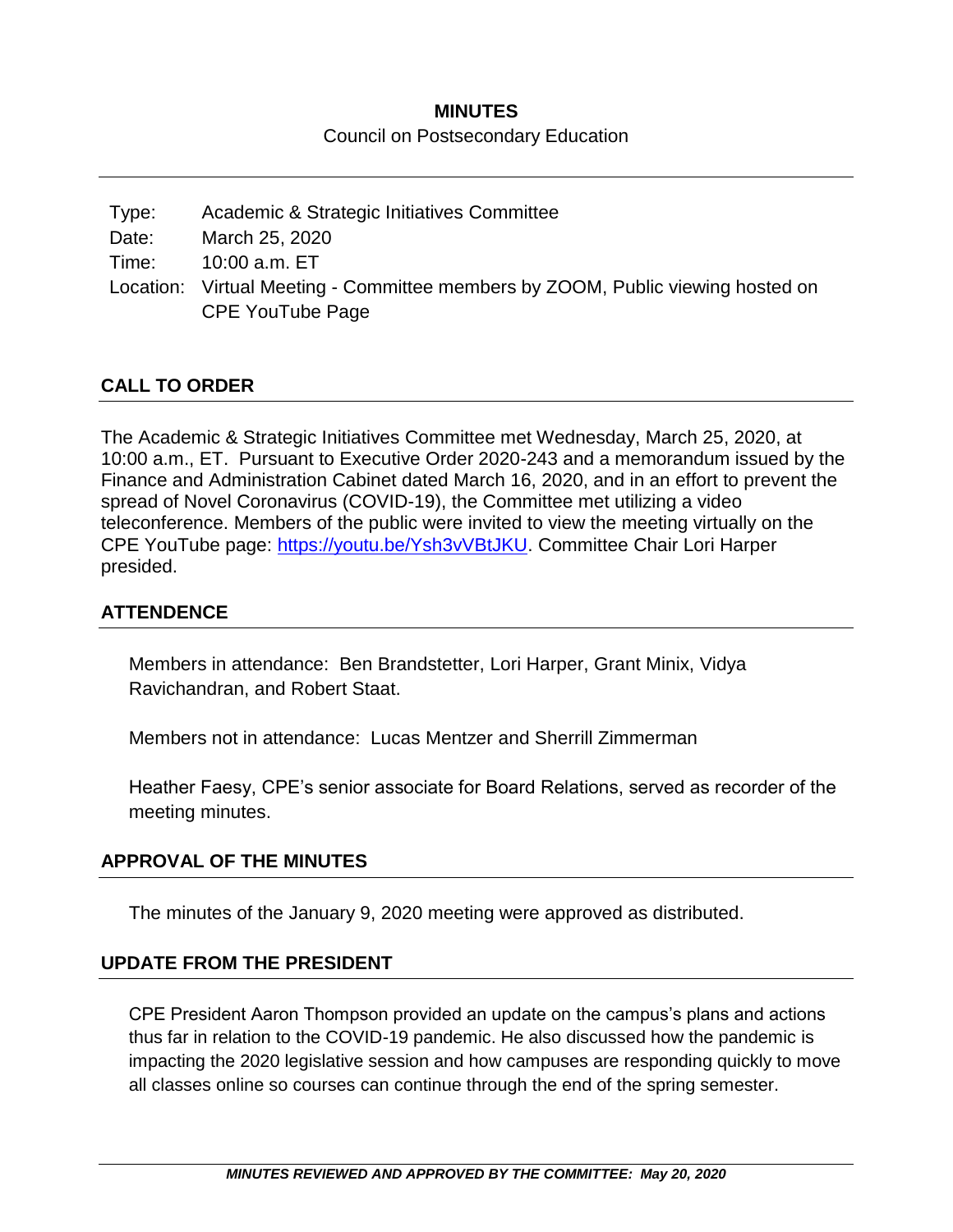# **PROPOSED NEW ACADEMIC PROGRAMS FOR REVIEW & RECOMMENDATION**

KRS 164.020 (15) empowers the Council on Postsecondary Education to define and approve the offering of all postsecondary education technical, associate, baccalaureate, graduate, and professional degree, certificate, or diploma programs in the public postsecondary education institutions. Council staff reviewed the following proposed programs and recommended approval by the board.

## **Eastern Kentucky University**

1) Master of Social Work (MSW) CIP Code 44.0701

The Master of Social Work (MSW) Program builds on a generalist foundation to prepare students to be advanced generalist social workers, and teaches students to integrate social work theory, practice, and research as well as draw from interdisciplinary perspectives to support the well-being of individuals, groups, families, organizations, and communities. The program is 30 credit hours for the Advanced Standing Program and 60 credit hours for the Regular Program.

MOTION: Dr. Staat moved the Committee approve the Master of Social Work at Eastern Kentucky University, and recommend approval by the Council at its April 24, 2020 meeting. Mr. Minix seconded the motion.

VOTE: The motion passed.

## **Northern Kentucky University**

2) Cybersecurity (B.S.) CIP Code 11.1003

The Bachelor of Science in Cybersecurity is a 120 credit hour undergraduate degree program that would expand on NKU's existing curricular strengths as a DHS/NSA Center of Academic Excellence (CAE) in Cyber Defense Education. The new program would build upon existing cybersecurity courses, and meet the rapidly growing field and unfilled job positions in the region.

MOTION: Mr. Minix moved the Committee approve the Bachelor of Science in Cybersecurity at Northern Kentucky University, and recommend approval by the Council at its April 24, 2020 meeting. Dr. Staat seconded the motion.

VOTE: The motion passed.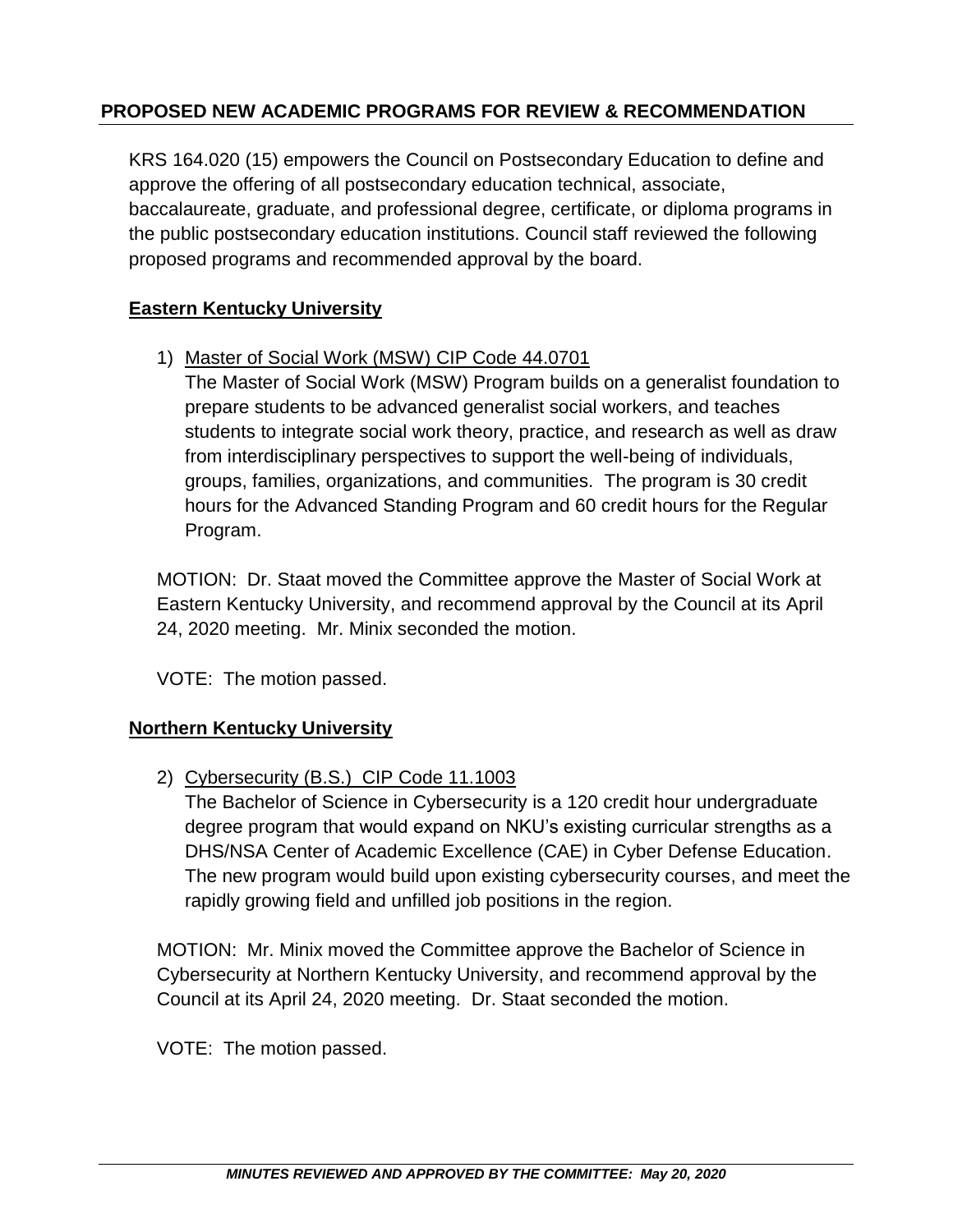## **University of Kentucky**

## 3) Biomedical Engineering (BS) CIP Code 14.0501

The Bachelor of Science in Biomedical Engineering is a 128 credit hour undergraduate degree program designed for students who aspire to engineer novel treatments, devices, materials, technologies, or processes to improve human healthcare. Students seeking careers in industry, the healthcare professions, government agencies, or graduate studies in BME are candidates for this program.

# 4) Computer Engineering (MS) CIP Code 14.0901

The Master of Science in Computer Engineering provides an advanced degree in the area of Computer Engineering, and will further enhance the College's ability to pursue its "Top 50" vision of being internationally recognized and ranked as one of the top 50 colleges of engineering in the United States. There are two options available: Plan A Thesis Option (24 hours of coursework plus a 6-credit thesis) and a Plan B Non-Thesis Option (30 hours of coursework which may include a 3-credit project).

## 5) Computer Engineering (PhD) CIP Code 14.0901

The proposed 36 credit hour program will support the College of Engineering's mission and enhance the College's ability to pursue its "Top 50" vision of being internationally recognized and ranked as one of the top 50 colleges of engineering in the United States. It will provide advanced training in the areas of computer hardware and software engineering needed to support continued regional and national workforce demands.

# 6) Product Design (BS) CIP Code 50.0404

The Bachelor of Science in Product Design is a 125 credit hour undergraduate degree program that offers an undergraduate degree to students pursuing professional careers in product design, which is a strategic problem-solving process that drives innovation, builds business success, and leads to a better quality of life through innovative products, systems, services, and experiences.

## 7) Supply Chain Engineering (MS) CIP Code 14.3501

The Master of Science in Supply Chain Engineering has a 30 credit hour requirement and is targeted at teaching students the multi-disciplinary knowledge and skills necessary to design, evaluate, and improve transformational and logistical functions in supply chains. It is a non-thesis degree that ends with a capstone industry project that will allow multi-disciplinary teams of students from the engineering and management colleges to work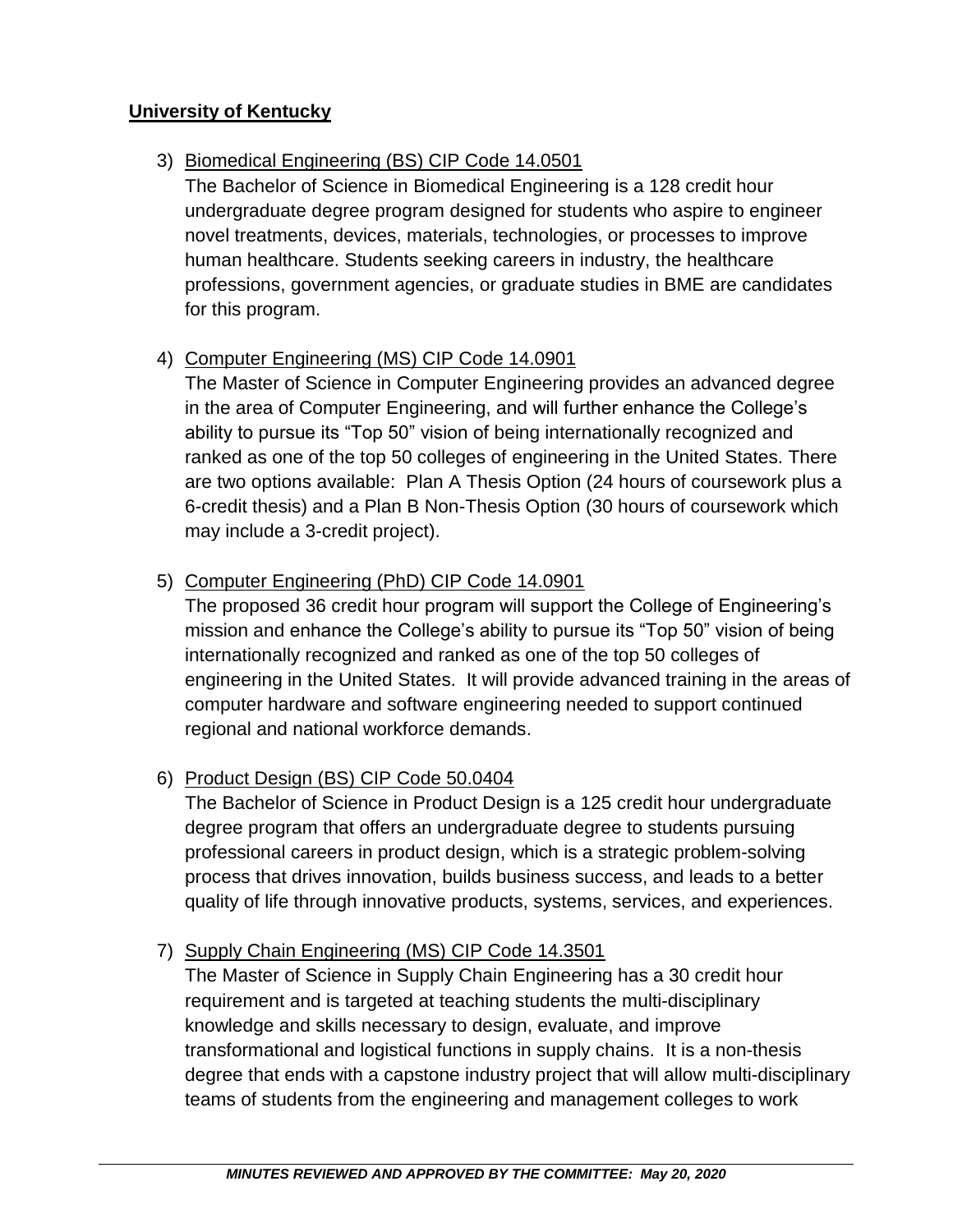collaboratively on solving real-world supply chain problems proposed by industry partners.

# 8) Supply Chain Management (MS) – CIP Code 52.1399

The Master of Science in Supply Chain Management has a 30 credit hour requirement and will equip students with the multi-disciplinary knowledge and skills required for careers related to operations and supply chain management. It will include a summer capstone Industry Project course, where students will work on an industrial project at a sponsoring company under the supervision of faculty from both Gatton and the College of Engineering.

9) Teacher Preparation Program in Visual Impairments (MS) CIP Code 13.1009 The Teacher Preparation Program in Visual Impairments is designed to train Teachers of the Visually Impaired (TVIs) to work with children from preschool through graduation who are blind and visually impaired, including those with and without additional disabilities. The TVI program is 33 credit hours and uses a hybrid model with synchronous classes offered via Zoom, face-to-face weekends, and intensive summer courses held at University of Kentucky and Kentucky School for the Blind (KSB) in Louisville.

# 10) Orientation and Mobility (MA) CIP Code 13.1009

The Master of Arts in Orientation and Mobility is a 30 credit hour graduate degree program that will address the orientation and mobility needs of children with blindness and visual impairments, individuals with complex needs, and adults with vision loss. The program will use a hybrid model with synchronous classes offered via Zoom, face-to-face weekends, and intensive summer courses held at University of Kentucky and Kentucky School for the Blind.

Upon request by the Council members, CPE and UK staff stated that while it was unusual that a university submit eight new programs at one time, they were proposed after conducting a campus-wide needs analysis and met a workplace need as well as student demand. Additionally, per Council policy, if the pandemic crises delays the institution's plans to implement the new programs, they will have up to five years to do so before going through the program approval process again.

MOTION: Dr. Staat moved the Committee approve all proposed programs at the University of Kentucky, and recommend approval by the Council at its April 24, 2020 meeting. Mr. Minix seconded the motion.

VOTE: The motion passed.